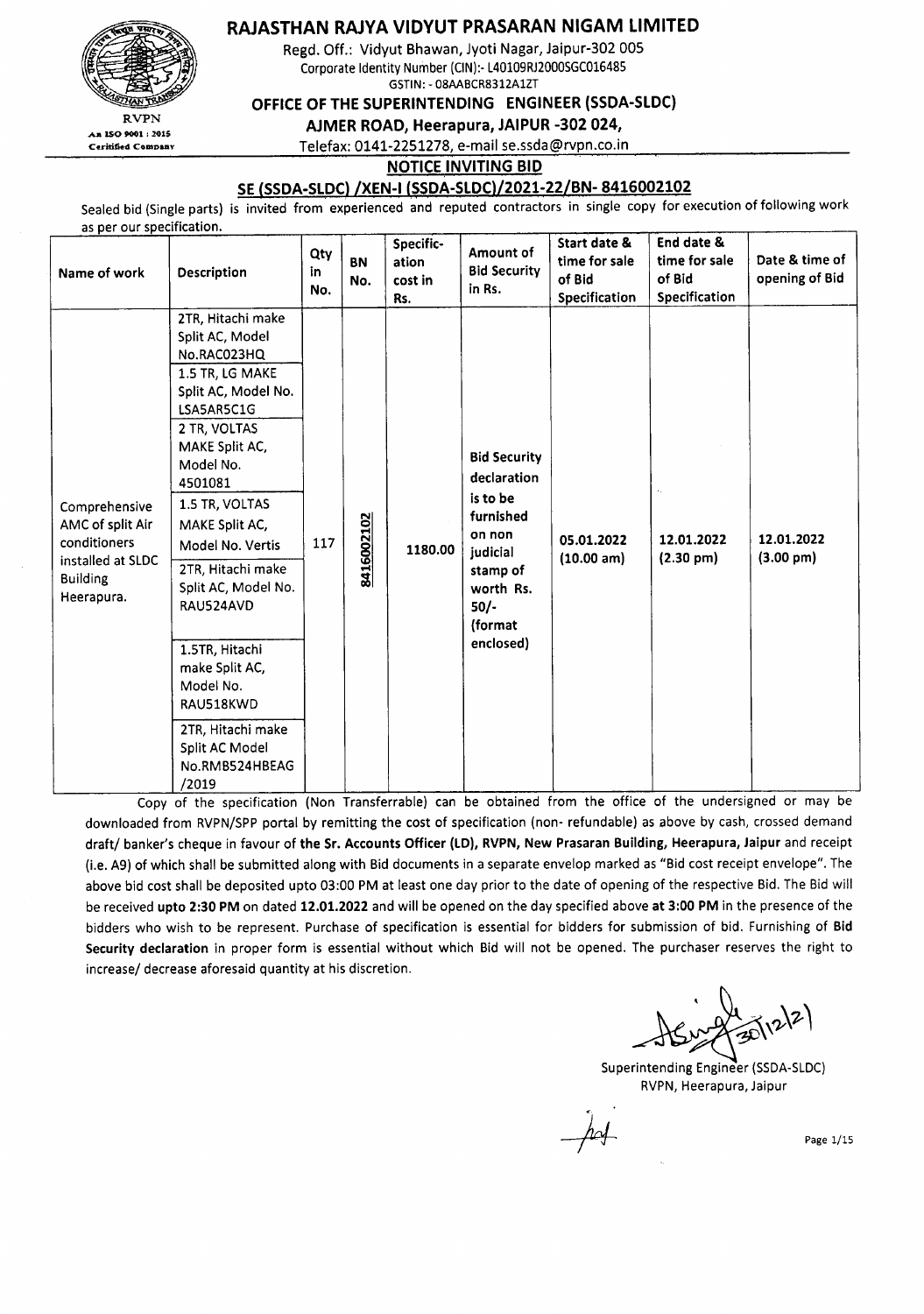**RAJASTHAN RAJYAVIDYUT PRASARAN NIGAM LIMITED**



Regd. Off.: Vidyut Bhawan, Jyoti Nagar, Jaipur-302 005 Corporate Identity Number (ClN):- L40109RJ2000SGC016485 GSTIN: - 08AABCR8312A1ZT

**OFFICE OF THE SUPERINTENDING ENGINEER (SSDA-SLDC)**

 $\sum_{\text{An ISO 9001 : 2015}}$  RVPN **AJMER ROAD, Heerapura, JAIPUR -302 024,** 

Ceritified Company Telefax: 0141-2251278, e-mail se.ssda@rvpn.co.in

**Sub: Comprehensive AMC of 117 No. Split AC at SLDCbuilding, RVPN, Heerapura, Jaipur.**

|                                                                                          | <b>G-SCHEDULE</b>                                                                                                                                                                                                                                                                |                         |                                                                                   |                                      |  |  |
|------------------------------------------------------------------------------------------|----------------------------------------------------------------------------------------------------------------------------------------------------------------------------------------------------------------------------------------------------------------------------------|-------------------------|-----------------------------------------------------------------------------------|--------------------------------------|--|--|
| Name of work                                                                             | <b>ITEM DESCRIPTION</b>                                                                                                                                                                                                                                                          | Total<br>Qty. in<br>No. | Annual<br>rate/AC<br>including<br>GST & all<br>other<br>applicable<br>taxes (Rs.) | Total<br><b>Annual rate</b><br>(Rs.) |  |  |
| Comprehensive AMC of split<br>Air conditioners installed at<br>SLDC Building, Heerapura. | 2TR, Hitachi make Split<br>AC, Model<br>No.RAC023HQ<br>1.5 TR, LG MAKE Split<br>AC, Model No.<br>LSA5AR5C1G<br>2 TR, VOLTAS MAKE Split<br>AC, Model No. 4501081<br>1.5 TR, VOLTAS<br>MAKE Split AC, Model<br>No. Vertis<br>2TR, Hitachi make Split<br>AC, Model No.<br>RAU524AVD | $117*$                  |                                                                                   |                                      |  |  |
|                                                                                          | 1.5TR, Hitachi make Split<br>AC, Model No.<br>RAU518KWD                                                                                                                                                                                                                          |                         |                                                                                   |                                      |  |  |
|                                                                                          | 2TR, Hitachi make Split<br><b>AC Model</b><br>No.RMB524HBEAG/2019                                                                                                                                                                                                                |                         | <b>Total Rs.</b>                                                                  |                                      |  |  |

**(Rate should be inclusive of all applicable taxes if any.)**

\* **The quantity (i.e. numbers of splits AC's) may be increased or decreased.**

一件 由

Page 2/15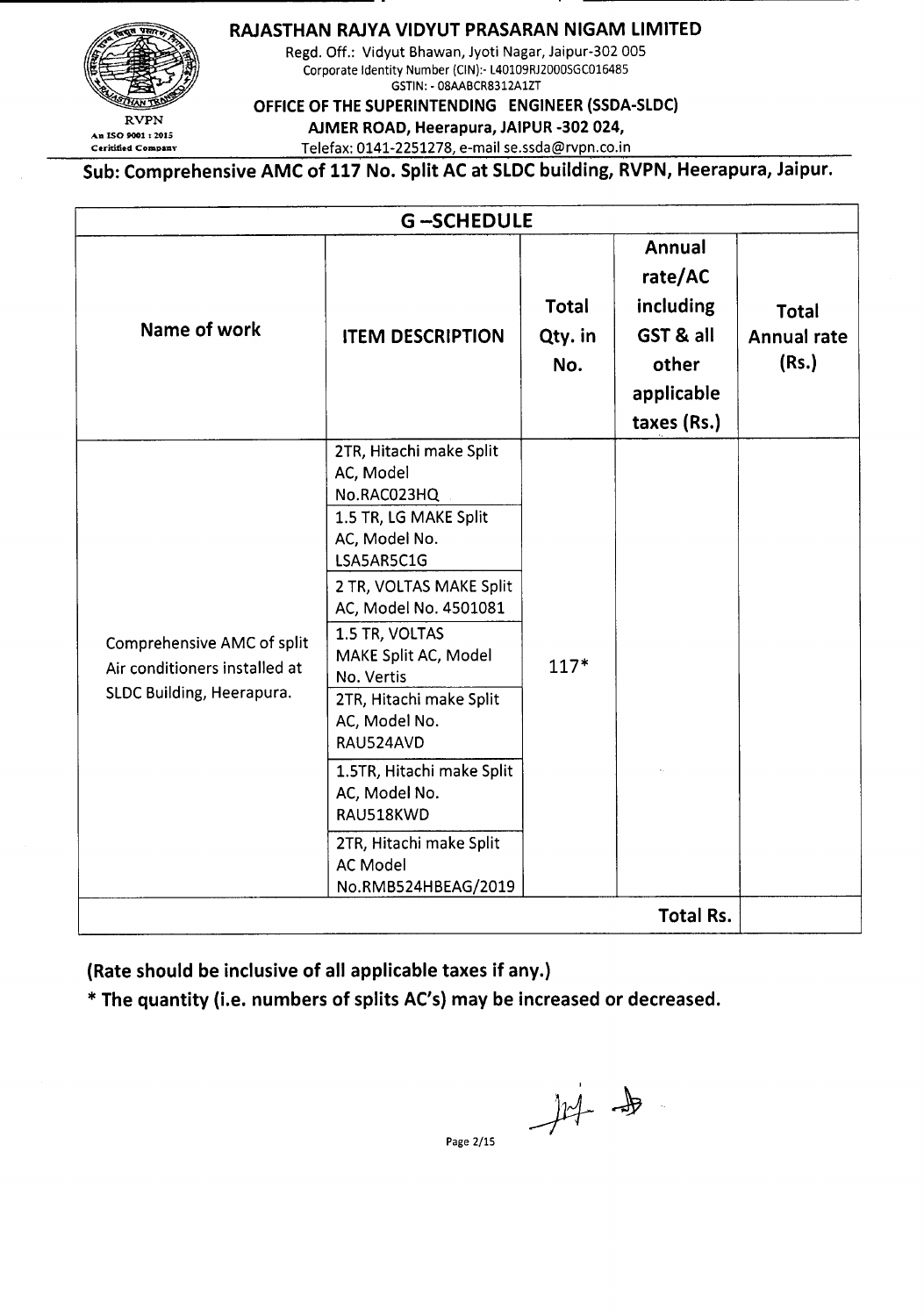

RAJASTHAN RAJVA VIDvUT PRASARAN NIGAM LIMITED

Regd. Off.: Vidyut Bhawan, Jyoti Nagar, Jaipur-302 005 Corporate Identity Number (CIN):- L40109RJ2000SGC016485 GSTlN:- 08AABCR8312A1ZT

OFFICE OF THE SUPERINTENDING ENGINEER (SSDA-SLDC)

AJMER ROAD, Heerapura, JAIPUR -302 024,

Telefax: 0141-2251278, e-mail se.ssda@rvpn.co.in

### *BID SPECIFICATION*

#### BN- 8416002102

RAJASTHAN RAJYA VIDYUT PRASARAN NIGAM intends Comprehensive annual maintenance contract for 117 No. Split AC at SLDC building, RVPN Heerapura, Jaipur.

The salient points are furnished in the table below followed by complete scope of work and general terms & condition:

| <b>Contract Work</b>        | Comprehensive AMC of 117 No. Split AC's.                                                                                                                                                                                                        |  |  |
|-----------------------------|-------------------------------------------------------------------------------------------------------------------------------------------------------------------------------------------------------------------------------------------------|--|--|
| Contract period             | One Year for AMC                                                                                                                                                                                                                                |  |  |
| Volume of business          | Anticipated volume of business will be around Rs 2,26,395/- annually,                                                                                                                                                                           |  |  |
| <b>Bid document</b>         | Bid Document: Issued from 05.01.2022 on any working day from Monday<br>to Friday between 10 AM to 3 PM on payment of Bid Document by fee of<br>Rs.1180/- by cash or D.D in the office of Sr. Accounts Officer (LD), RVPN,<br>Heerapura, Jaipur. |  |  |
| Last Date:                  | 12.01.2022 (2.30 pm)                                                                                                                                                                                                                            |  |  |
| Special Instruction         | All Annexure should be in the performa provided by Nigam only. This is<br>essential from the point of providing complete information for<br>comparison.                                                                                         |  |  |
| <b>Bid Security Deposit</b> | Bid Security declaration is to be furnished on non judicial stamp of worth<br>Rs. 50/- (format enclosed)                                                                                                                                        |  |  |

 $M -$ 

Page 3/15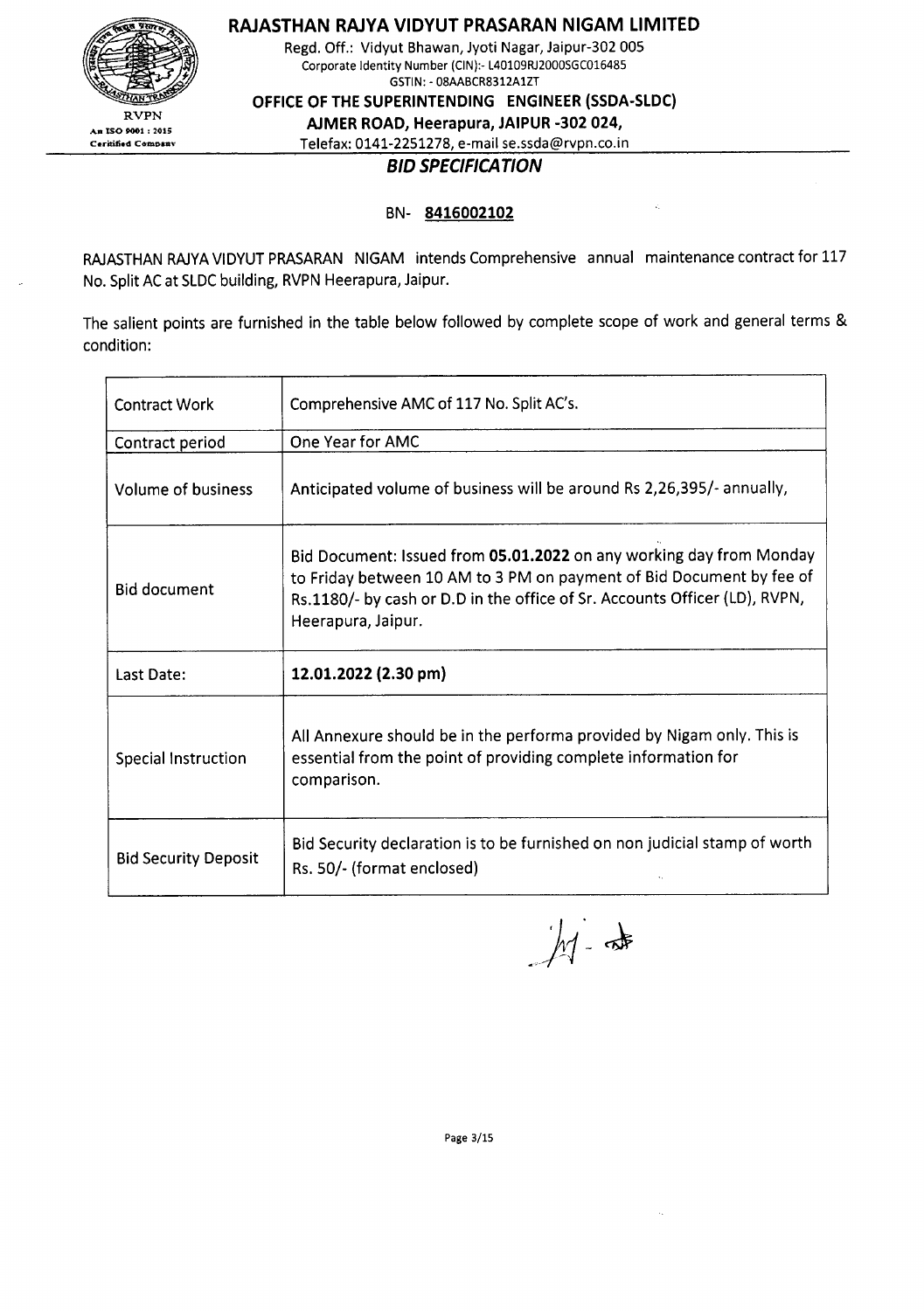

### RAJASTHAN RAJYA VIDYUT PRASARAN NIGAM LIMITED

Regd. Off.: Vidyut Bhawan, Jyoti Nagar, Jaipur-302 005 Corporate Identity Number (CIN):- L40109RJ2000SGC016485 GSTIN:- 08AABCR8312AIZT

OFFICE OF THE SUPERINTENDING ENGINEER (SSDA-SLDC)

 $X^{\text{KVPN}}$  AJMER ROAD, Heerapura, JAIPUR-302 024,

Ceritified Company Telefax: 0141-2251278, e-mail se.ssda@rvpn.co.in

### INSTRUCTION TO BIDDER: Technical terms:-

#### 1. The bid offer shall be furnished in the following manner:-

- a. Bidder shall submit the Bid Security declaration /exemption certificate/registration certificate & receipt of cost of bid documents.
- b. The bidder should have minimum 1 year experience in the concerned field (Experience Certificate shall be enclosed along with a copy of work order).
- c. The duly sealed envelope covering all the above documents which shall be super scribed "BID OFFER AGAINST BN-8416002102 to be opened on 12.01.2022 and below this following shall be indicated:

The Superintending Engineer (SSDA-SLDC) Rajasthan Rajya Vidyut Prasaran Nigam Ltd. Ajmer Road, Heerapura, Jaipur- (Rajasthan)

### 2. BID SECURITY

- a. The bidder shall submit the bid Security declaration in the enclosed format on non judicial stamp of worth Rs. 50/- along with the bid (amended vide order no. F2(1)finance/G&T-SPFC/2017 dt. 23/12/2020 of Govt. of Rajasthan).
- b. Any BID without bid security declaration shall be rejected and the bid will not be considered.
- c. No refund of bid document cost is claimable under any circumstances to any of the bidder.

 $M - 15$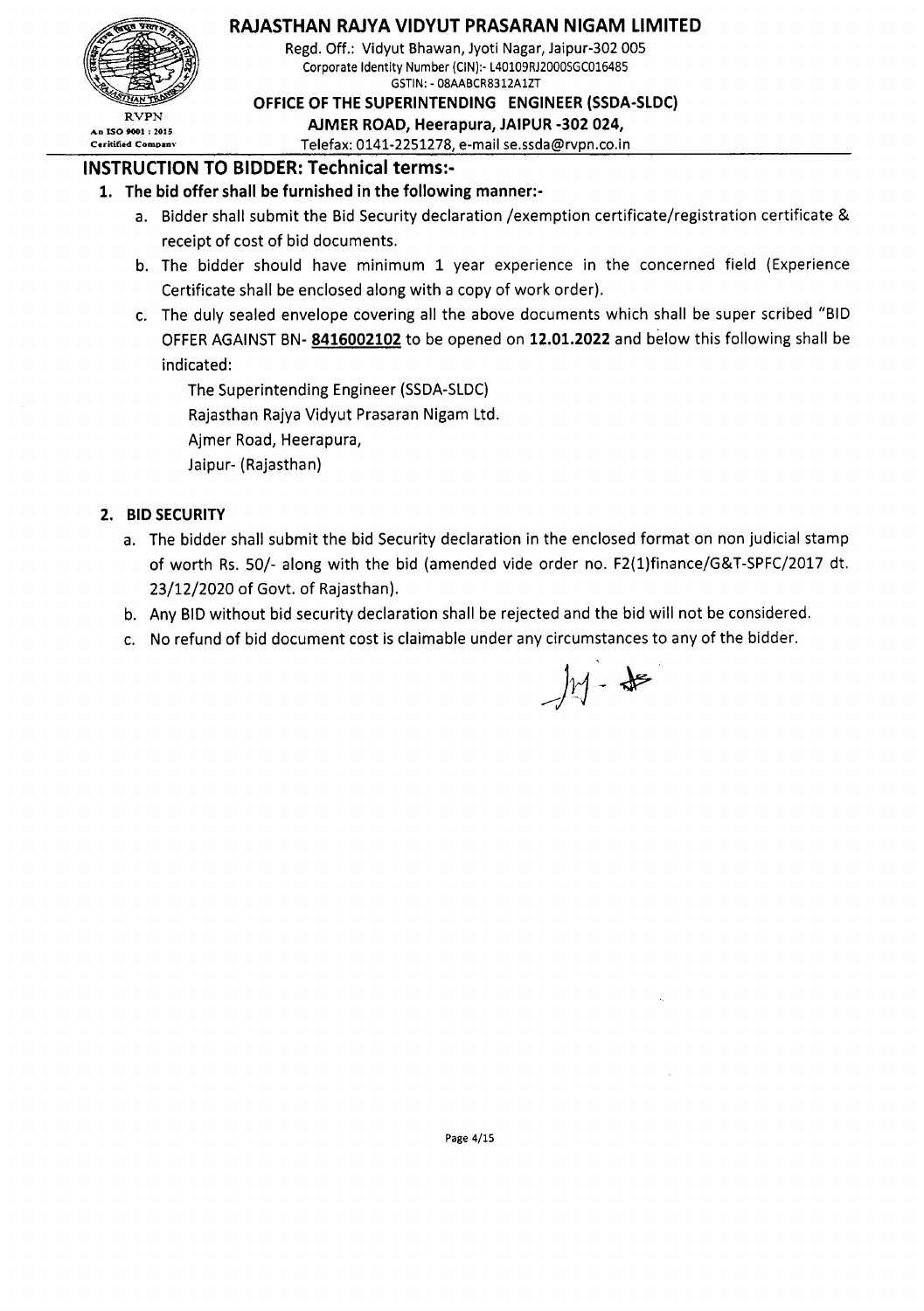| RAJASTHAN RAJYA VIDYUT PRASARAN NIGAM LIMITED          |  |
|--------------------------------------------------------|--|
| Regd. Off.: Vidyut Bhawan, Jyoti Nagar, Jaipur-302 005 |  |

RVPN

GSTIN:- 08AABCR8312AIZT OFFICE OF THE SUPERINTENDING ENGINEER (SSDA-SLDC)

Corporate Identity Number (CIN):- L40109RJ2000SGC016485

 $R_{\text{NPIN}}^{RVPN}$  an ISO 9001 : 2015 Ceritified Company Telefax: 0141-2251278, e-mail se.ssda@rvpn.co.in

BID COST DEPOSITED VIDE A-9/DD./BANKERS CHQ. NO ........................ DATED ..............................

From,

------------------

 $M/s$ 

To:

Superintending Engineer (SSDA-SLDC) R.V. P.N, New SLDC Building, Heerapura, JAIPUR

# SPECIFICATION NO. SE (SSDA-SLDC)/XEN-I (SSDA-SLDC)/2021-22/BN- 8416002102

Comprehensive AMC of 117 No. Split AC at SLDC Building, RVPN, Heerapura, JAIPUR.

| <b>BID SECURITY</b>                                      | - Bid Security declaration is to be furnished on<br>non judicial stamp of worth Rs. 50/- |
|----------------------------------------------------------|------------------------------------------------------------------------------------------|
| <b>BID COST</b>                                          | - RS. 1180/- {Non-Refundable)                                                            |
| START DATE & TIME OF SALE OF<br><b>BID SPECIFICATION</b> | - 05.01.2022 from 10.00 AM                                                               |
| LAST DATE OF RECEIPT OF<br><b>BID IN THIS OFFICE</b>     | - 12.01.2022 upto 02.30 PM                                                               |
| DATE OF OPENING                                          | - 12.01.2022 at 03.00 PM                                                                 |
| <b>VALIDITY</b>                                          | - 120 DAYS AFTER THE DATE OF BID OPENING                                                 |

Seal and signature of Contractor

 $M_{\pm}$ 

Page 5/15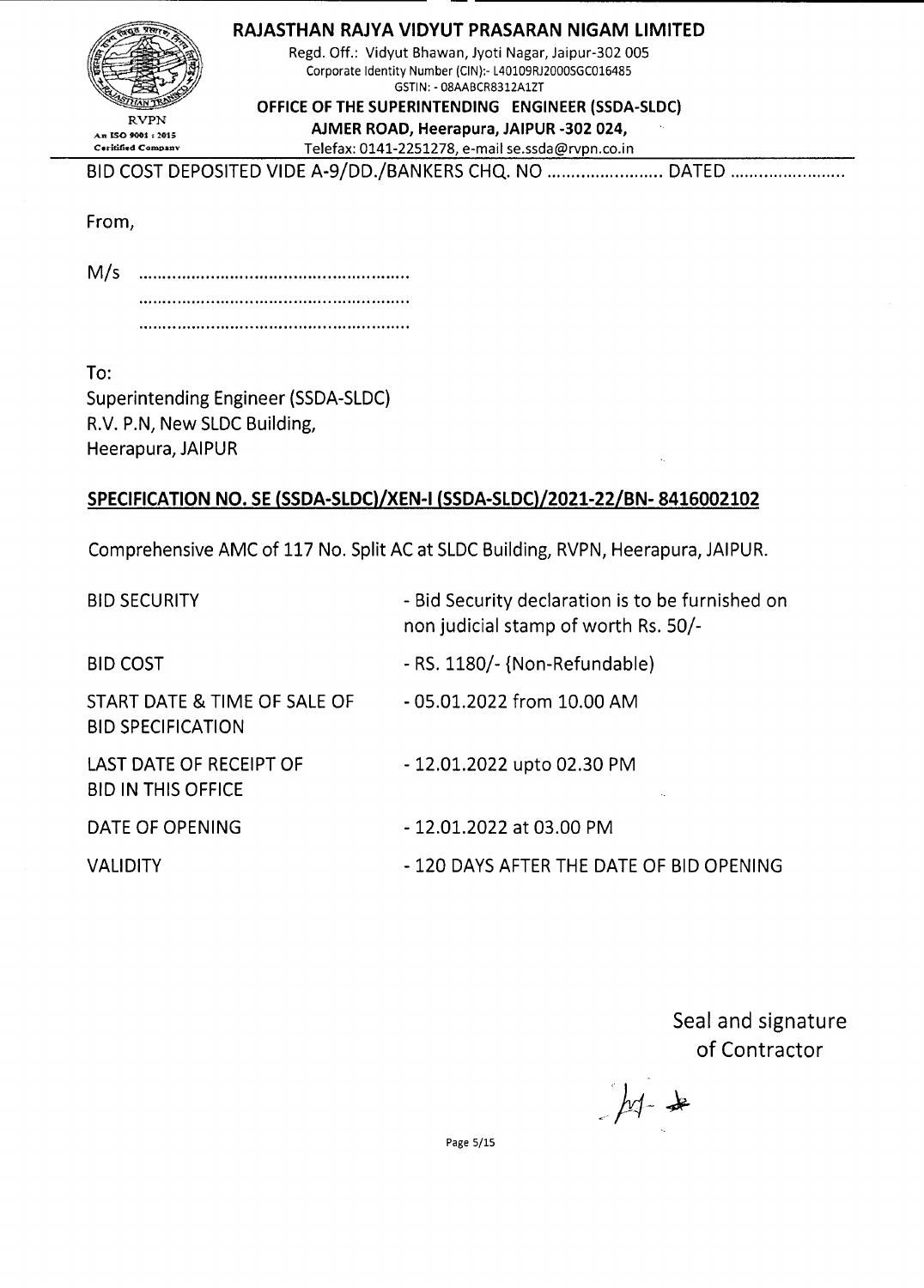## **SPECIAL CONDITIONS FOR THE WORK OF COMPREHENSIVE AMC OF 117 NO. SPLIT AC AT SLDC BUILDING, RVPN, HEERAPURA, JAIPUR.**

- 1. The contract shall be for a period of one year which can be renewed further on same terms & conditions as per prescribed norms according to RTPP Act 2012 & RTPP rule 2013.
- 2. The rate quoted shall be firm and inclusive of all taxes, GST and duties applicable.
- 3. The quantity (i.e. numbers of split AC's) may be increase or decrease after issuing of work order. Accordingly, the rate of total AMC may be vary proportionately.
- 4. The required manpower, consumable, T&P, tackles and other parts/items (including GAS top-up recharging) which ever required to carry out maintenance of ACs shall be arranged by the bidder at his own cost.
- 5. The break down calls on and when observed shall have to be attended on the same day, failing which it can be got attended at the cost and risk of the contractor and such amount shall be recoverable from his bills/dues
- 6. Supplying of all consumable materials as and when required for AMC shall be in the contractor's scope of work and will be arranged by the contractor at his cost. All the material/job required for maintenance of AC shall be supplied by the contractor without charging any additional cost.
- 7. The AMC shall consist of maintenance/repairing of 117 Nos split ACs installed at SLDC building, Heerapura.
- 8. The AMC work shall include routine checkup & breakdown maintenance related to ACs including its all auxiliary system and replacement of faulty/damaged spare parts whenever required.
- 9. The AMC shall include the servicing of all the ACs quarterly.
- 10. All the ACs shall be run throughout the year on 24 hours basis. The ambient condition to be maintained throughout the year in all ACs are as follows.

D.B.Temp 24° C+-2C

RH55%+-5 %

- 11. The income tax, sales and other work contract tax shall be deducted from the bills as per rules applicable.
- 12. In case of contractors negligence or non  $-$  observance of safety and other precautions, any accident/injury occurred to any other person/public, the contractor shall have to pay the compensation and other expenses asdecided by the statutory authority under labor laws or rules made there in as prevalent from time to time.
- 13. Due to contractor's carelessness/ negligence in observing safety precautions, if damages to department proprieties and personal occur, the same shall be recovered from the pending bills or from his security deposits.
- 14. The RVPN may withhold the whole or part of any payment for the work carried out by the contractor on account of following reasons:
	- a) Defective work not remedied.
	- b) Claims filed against the contractor.
	- c) Failure by the contractor to make due payment for material or labor employed by him
- 15. The contractor shall be fully responsible for the conduct of his employees. Any act of misbehavior, theft on the part of the contractor's employees, shall be treated as breach of contract.
- 16. The Engineer-In charge shall be at liberty to object in and person employed by the contractor who committed misconduct, or negligent for such events the contractor shall have to removes the personal objected.

 $P\text{age }6/15$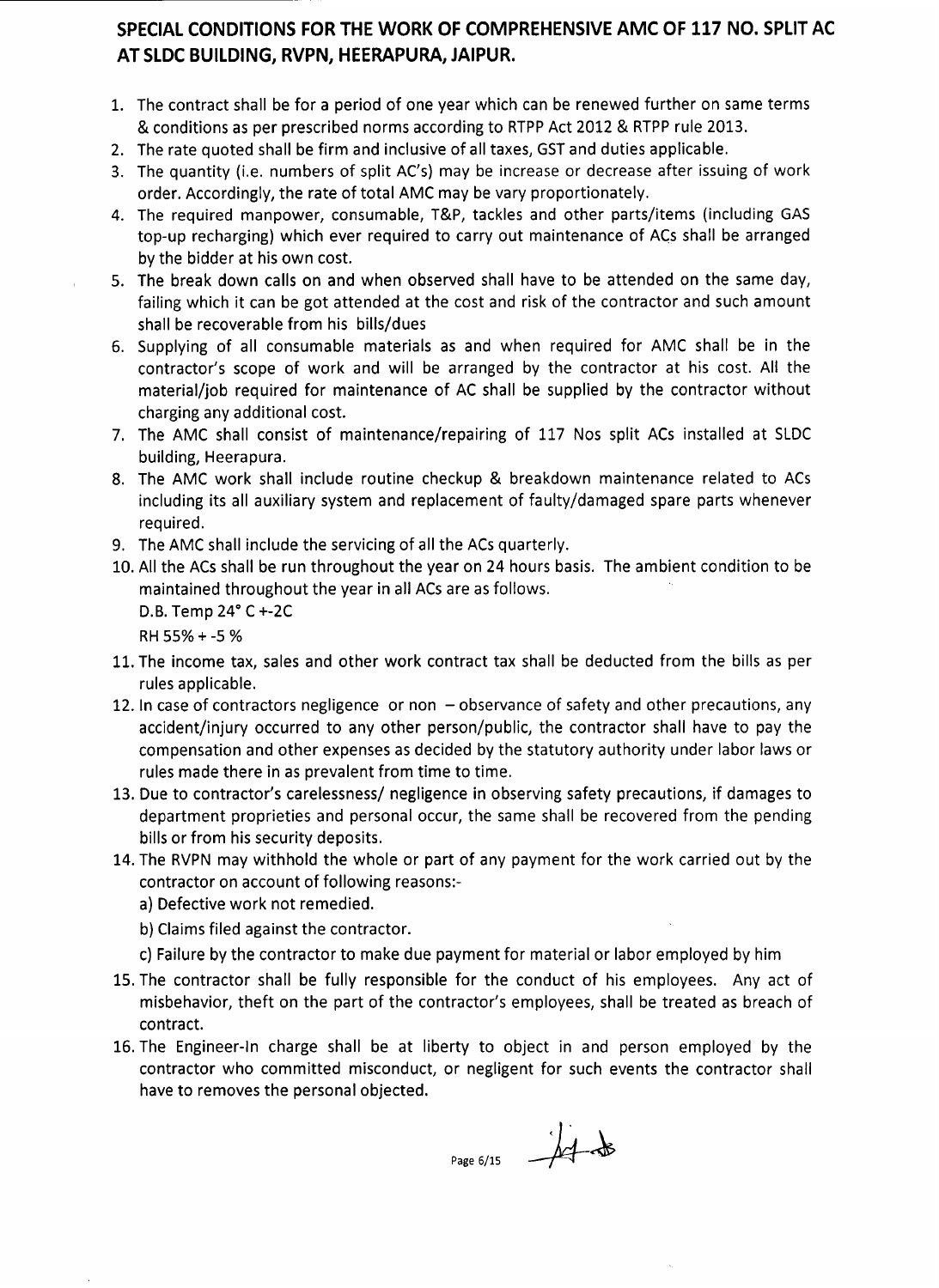- 17. The contractor shall not leave the waste material at site. At the completion of work, waste material shall be removed and disposed off beyond SLDC Building premises as directed by Engineer-In charge.
- 18. After award of work, the contractor shall intimate the name and required particular of persons to the concerning engineer-In charge for arranging Gate passes, as required for entry into the premises. The contractor has also to ensure police verification of the employee so engaged.
- 19. The contractor shall be responsible in case he/their workmen is are/found committing theft. In such cases/incidents, and cost of material/article shall be deposited by the contractor and in addition to this a compensation of Rs. 1000/- shall have to deposited with the Department failing which necessaryamount shall be recovered from the pending bills.
- 20. The contractor shall not sublet the contract.
- 21. The jurisdiction of court for settling of dispute shall be at Jaipur.
- 22. The acceptance of the order shall be conveyed to the order placing authority within 7 days of the receipt of the order, failing which it will be presumed that terms incorporated in the order have been accepted by the contractor.
- 23. The successful bidder shall have to sign the contract agreement within the 15 days from the date of issue of work order
- 24. In order to secure/ensure fulfillment of contract, performance security @2.5% of total ordered value of AMC shall be deposited by the contractor within the 15 days from the date of issue of work order. No interest shall be payable on such deposits. However, the same shall be refunded on the request of the contractor after 2 months of completion of entire contract to the satisfaction of the department.
- 25. If the contractor fails or neglect to observe or perform any of these obligations under the contract it will be lawful to RVPN to forfeit either in whole or in part of at his absolute discretion, the security deposit furnished by the contractor. No interest shall be payable on such deposited.
- 26. The contractor shall ensure timely payment to his labor as per statutory provisions and shall fully comply with the rules laid under payment of wages Act and Labor laws which are applicable or shall be in force from time to time.
- 27. Necessary record of deployment of labor and payment of wages can be asked by the Engineer In charge and the contractor shall have to produce the same for inspection if so desired by him.
- 28. It is the sole responsibility of the contractor to get his workmen to ensured accident injury while at work, as required by prevailing rules for payment of compensation.
- 29. The contractor shall be fully responsible for providing safety equipment, first aid and emergency medical treatment to his employees.
- 30. The contractor shall make contract agreement on non judicial stamp paper of worth Rs. 1000/- in favor of the Superintending Engineer (SSDA-SLDC) RVPN, Heerapura Jaipur.
- 31. If work not found satisfactory, work order will be canceled without giving any prior notice to the contractor.

I accept the terms and conditions no. 01 to 31 of the tender and do work accordingly.

NAME & SIGNATURE OF CONTRACTOR WITH POSTAL ADDRESS.

 $H+$ 

Page 7/15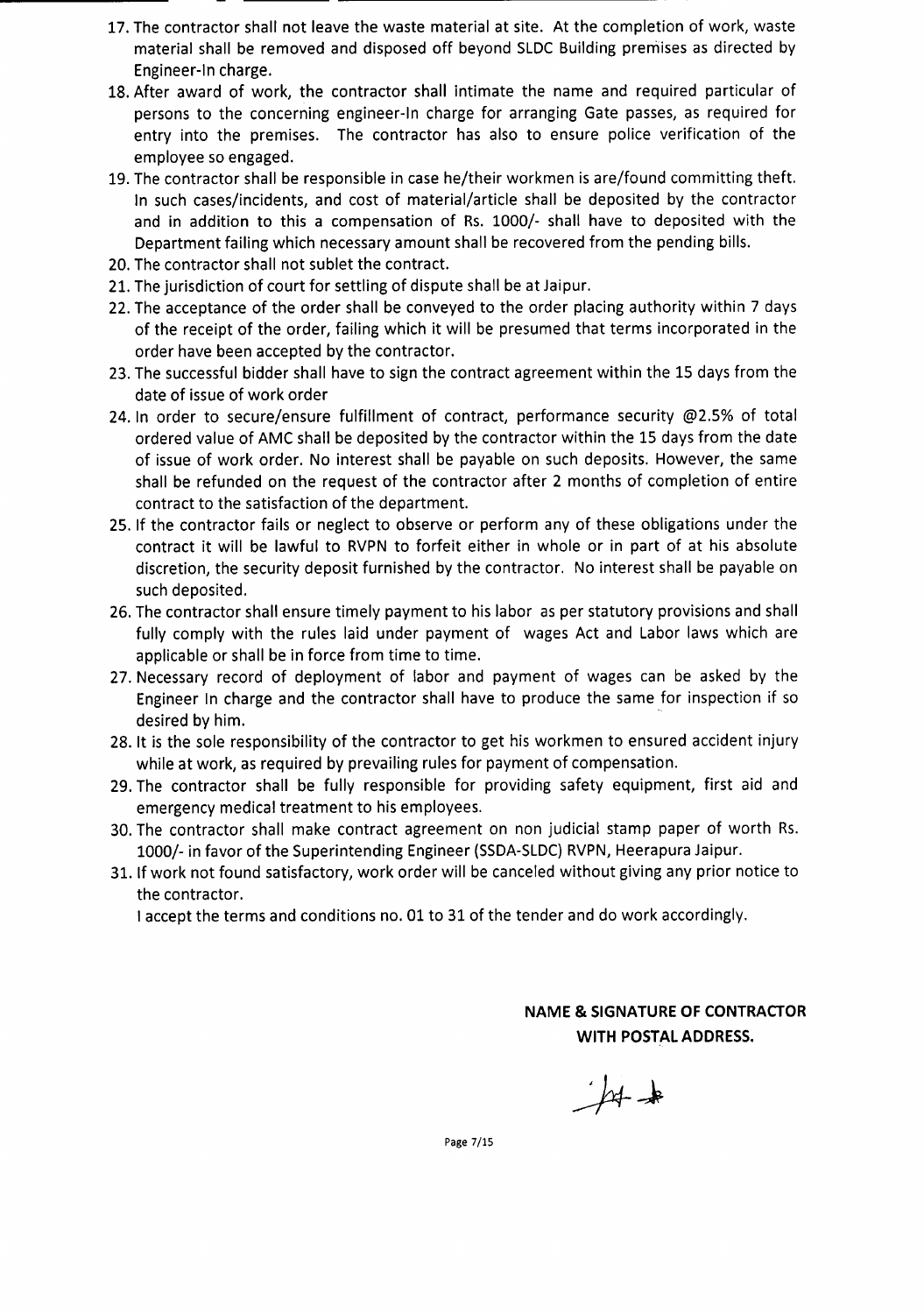# **Annexure A: Compliance with the Code of integrity and No Conflict of Interest**

Any person participating in a procurement process shall-

i) Not offer any bribe, reward or gift or any material benefit either directly or indirectly in exchange for any unfair advantage in procurement process or to otherwise influence the

procurement process;

- ii) Not mispresent or omit that misleads or attempts to mislead so as to obtain a financial or other benefit or avoid an obligation;
- iii) Not indulge in any collusion, Bid rigging or anti-competitive behavior to impair the transparency, fairness and progress of the procurement process;
- iv) Not misuse any information shared between the procuring Entity and the Bidders with an intent to gain unfair advantage in the procurement process;
- v) Not indulge in any coercion indulging impairing or harming or threatening to do the same, directly or indirectly, to any party or to its property to influence the procurement process;
- vi) Not obstruct any investigation or audit of a procurement process;
- vii) Disclose conflict of interest, if any; and
- viii) Disclose any previous transgressions with any Entity in India or any other country during the last three years or any debarment by any other procuring entity.

# **Conflict of Interest:-**

The Bidder participating in a bidding process must not have a Conflict of Interest.

A Conflict of Interest is considered to be a situation I which a party has interest that could Improperly influence that party's performance of official duties or responsibilities, Contractual obligations or compliance with applicable laws and regulations. I. A Bidder may be considered to be in Conflict of Interest with one or more parties in a

bidding process if, including but no limited to;

- a. have controlling partners/ shareholders in common; or
- b. receive or have received any direct or indirect subsidy from any of them; or
- c. have the same legal representative for purpose of the Bid; or
- d. have a relationship with each other, directly or through common third parties, that puts them in a position to have access to information about or influence on the Bid of another Bidder, or influence of the Procuring Entity regarding the bidding process; or
- e. The Bidder participates in more than one Bid in a bidding process. Participation by a Bidder in more than one Bid will result in the disqualification of all Bids in which the Bidder is involved. However, this does not limit the inclusion of the same subcontractor, not otherwise participating as a Bidder, in more than one Bid; or
- f. The Bidder or any of its affiliates participated as a consultant in the preparation of the design or technical specifications of the Goods, Works or Services that are the subject of the Bid; or
- g. Bidder or any of its affiliates has been hired (or is proposed to be hired) by the Procuring Entity as engineer-in-charge/ consultant for the contract.

Page 8/15

 $#$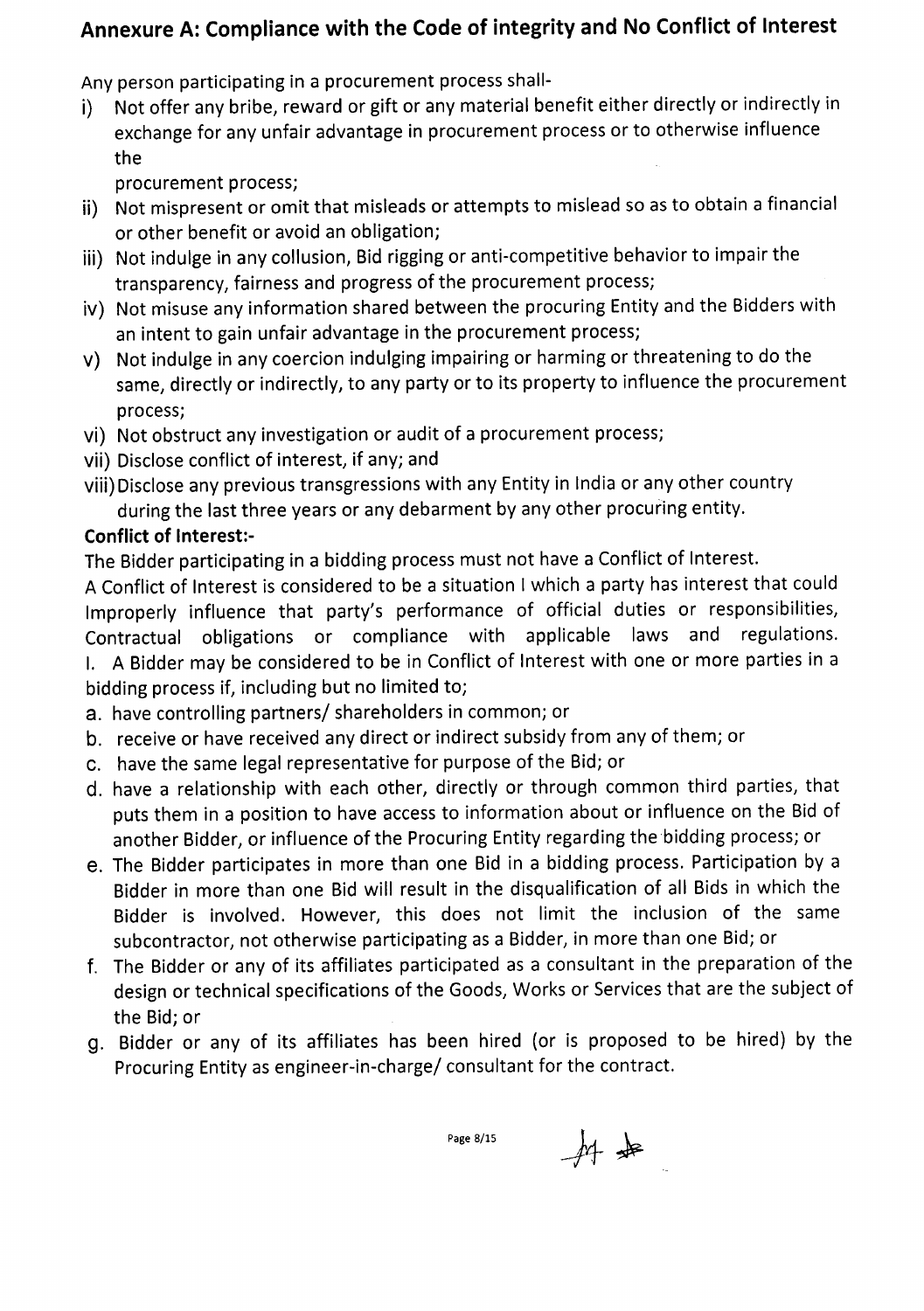# **Annexure B: Declaration by the Bidder regarding Qualifications**

# **Declaration by the Bidder**

In relation to my/our Bidsubmitted to for procurement of

........................................ in response to their Notice Inviting Bids No . Dated ................ I/we hereby declare under Section 7 of Rajasthan Transparency in Public

Procurement Act 2012, that:

- 1. I/we possess the necessary professional, technical, financial and managerial resources and competence required by the Bidding Document Issued by the Procuring Entity;
- 2. I/we have fulfilled my/our obligation to pay such of the taxes payable to the Union and the State Government or any local authority as specified in the Bidding Document;
- 3. I/we are not insolvent, in receivership, bankrupt or being wound up, not have my/our affairs administered by a court or a judicial officer, not have my/our business activities suspended and not the subject of legal proceedings for any of the foregoing reasons:
- 4. I/we do not have, and our directors and officers not have, been convicted of any criminal offence related to my/our professional conduct or the making of false statements or misrepresentations as to my/our qualification to enter into a procurement contract within a period of three years preceding the commencement of this procurement process, or not have been otherwise disqualified pursuant to debarment proceedings;
- S. I/we do not have a conflict of interest as specified in the Act, Rules and the Bidding Document, which materially affects fair competition;

| Date: | <b>Signature of Bidder</b> |  |
|-------|----------------------------|--|
|       |                            |  |

Place: Name:

Designation:

Address:

山井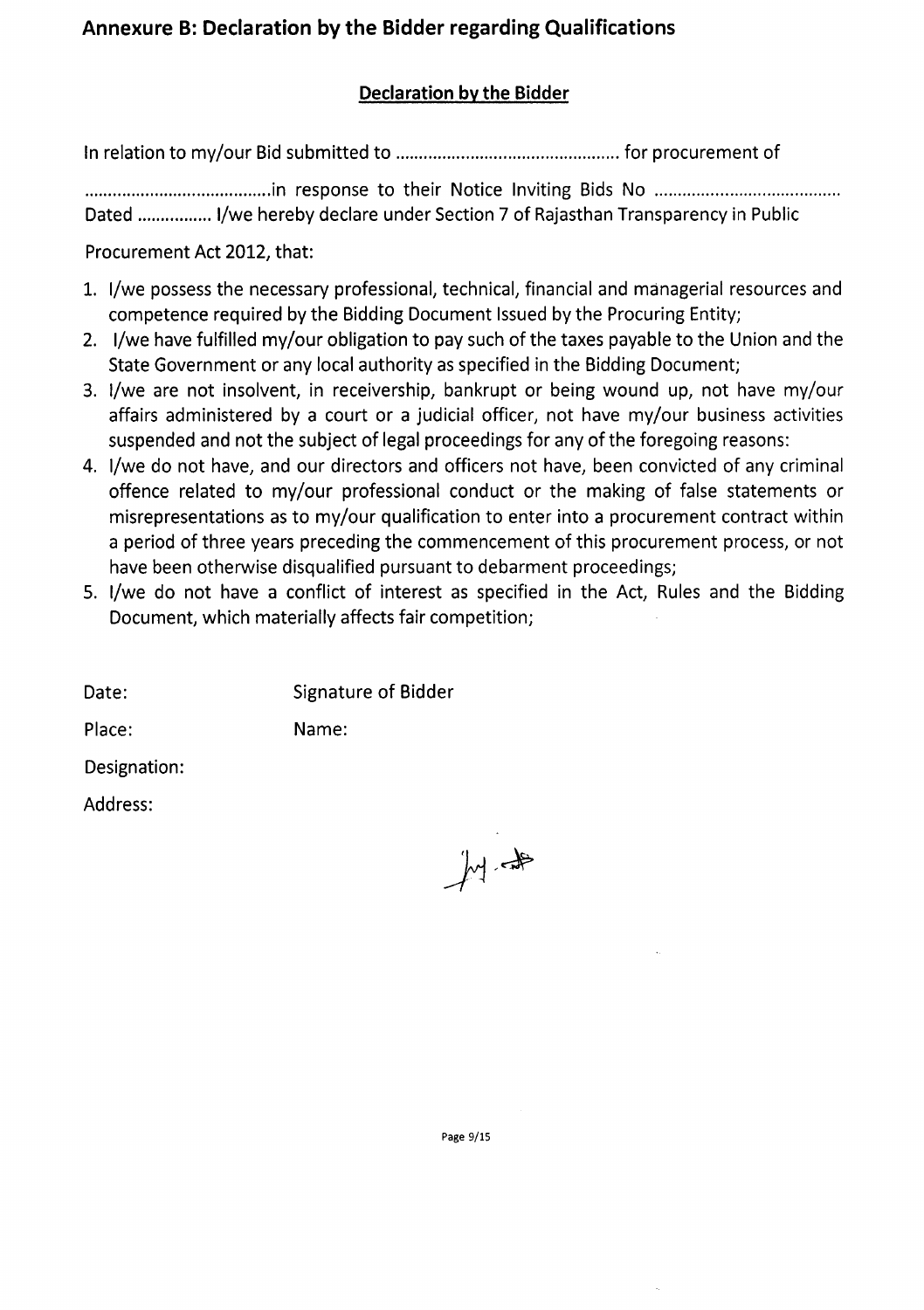# **Annexure C: Grievance Redressal during Procurement Process**

The designation and address of the First Appellate Authority is......................... The designation and address of the Second Appellate Authority is....................

### **(1) Filing an appeal**

If any Bidder or prospective bidder is aggrieved that any decision, action or omission of the Procuring Entity Is In contravention to the provisions of the Act or the Rules or the Guidelines issued there under, he may file an appeal to First Appellate Authority, as specified In the Bidding Document within a period of ten days from the date of such decision or action, omission, as the case may be, clearly giving the specified ground or founds on which he feels aggrieved:

Provided that after the declaration of a Bidder as successful the appeal may be filed only by a Bidder who has participated in procuring proceedings:

Provided further that In case a Procuring Entity evaluates the Technical Bids before the opening of the Financial Bids, an appeal related to the matter of Financial Bids may be filed only by a Bidder whose Technical Bid is found to be acceptable.

- (2) The officer to whom an appeal is filed under Para (1) shall deal with the appeal as expeditiously as possible and shall endeavor to dispose ft of within thirty days from the date of the appeal.
- (3) If the officer designated under Para (1) fails to dispose of the appeal filed within the period specified in Para (2), or if the Bidder or prospective Bidder or the Procuring Entity Is aggrieved by the order passed by the First Appellate Authority, the Bidder or prospective Bidder or the Procuring Entity, as the case may be, may fife a second appeal to Second Appellate Authority specified In the Bidding Document in this behalf within fifteen days from the expiry of the period specified in Para (2) or of the date of receipt of the order passed by the First Authority, as the case may be.
- (4) Appeal not to lie in certain cases

No appeal shall fie against any decision of the Procuring Entity relating to the following matters, namely:-

- (a) determination of need of procurement;
- (b) provisions limiting participation of Bidders in the Bid process;
- (c) The decision of whether or not to enter into negotiations;
- (d) cancellations of a procurement process;
- (e) Applicability of the provisions of confidentiality.
- **(5) Form of Appeal**
- (a) An appeal under Para(1) or (3) above shall be in the annexed Form along with as many copies asthere are respondents in the appeal.
- (b) Everyappeal shall be accompanied by an order appealed against, if any, affidavit verifying the facts stated in the appeal and proof of payment of fee.
- (c) Every appeal may be presented to First Appellate Authority or Second Appellate Authority, as the case may be, in person or through registered post or authorized representative.

Page 10/15

科卡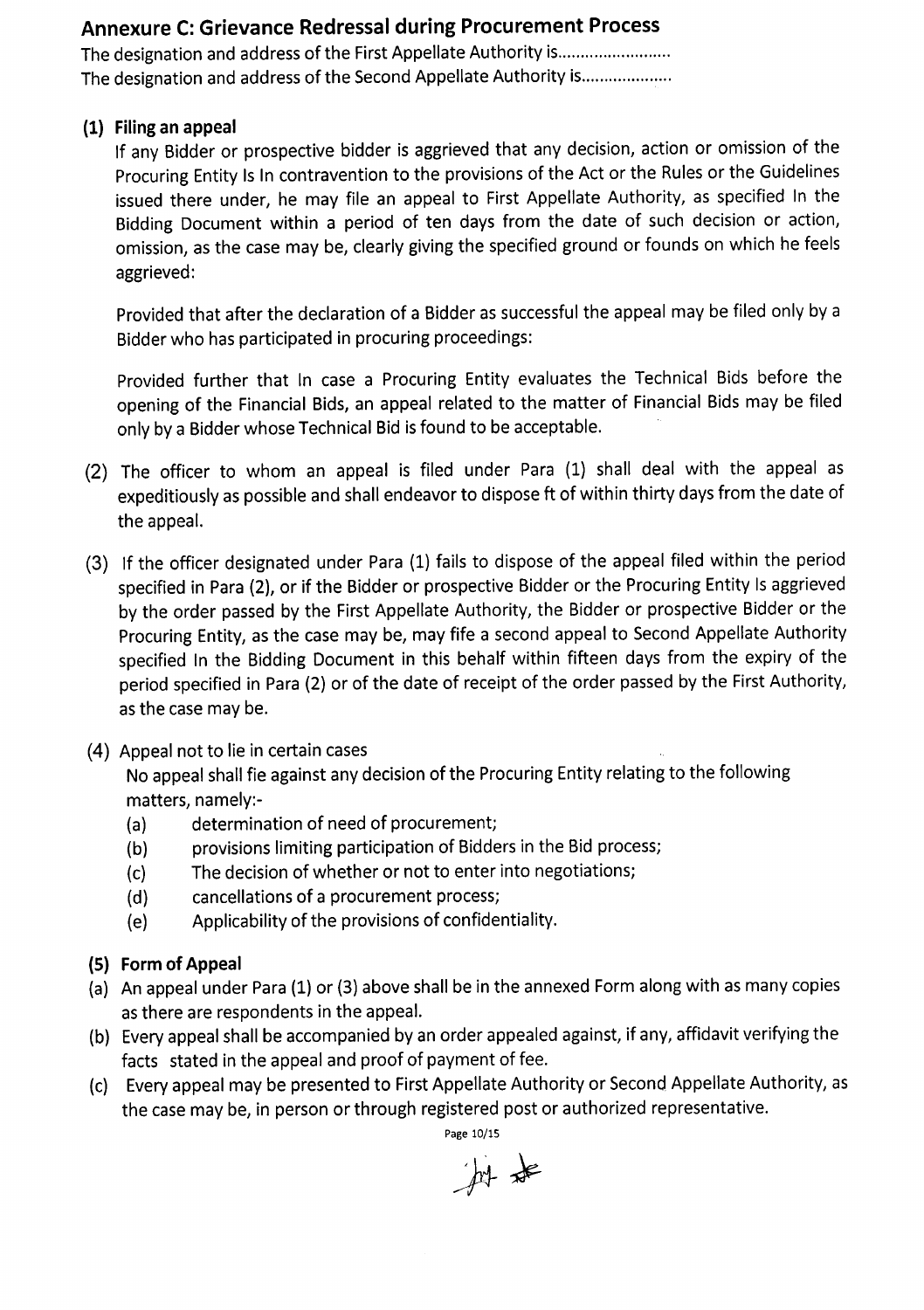### **(6) Fee for filing appeal**

- (a) Feefor first appeal shall be rupees two thousand five hundred and for second appeal shall be rupees ten thousand, which shall be non-refundable.
- (b) The fee shall be paid in the form of bank demand draft or bankers cheque of a Scheduled Bank in India payable in the name of Appellate Authority concerned $\sim$

## **(7) Procedure for disposal of appeal**

- (a) The First Appellate Authority or Second Appellate Authority, as the case may be, upon filing of appeal, shall issue notice accompanied by copy of appeal, affidavit and documents, if any, to the respondents and fix date of hearing.
- (b) On the date fixed for hearing, the First Appellate Authority or Second Appellate Authority, as the case may be shall:-
	- (i) Hear all the parties present before him; and
	- (ii) Peruse or inspect documents, relevant records or copies thereof relating to the matter.
- (c) After hearing the parties, perusal or inspection of documents and relevant records or copies there of relating to the matter, the Appellate Authority concerned shall passan order in writing and provide the copy of order to the parties to appeal free of cost.
- (d) The order passed under sub-clause Cc) above shall be placed on the State Public Procurement Portal.

中步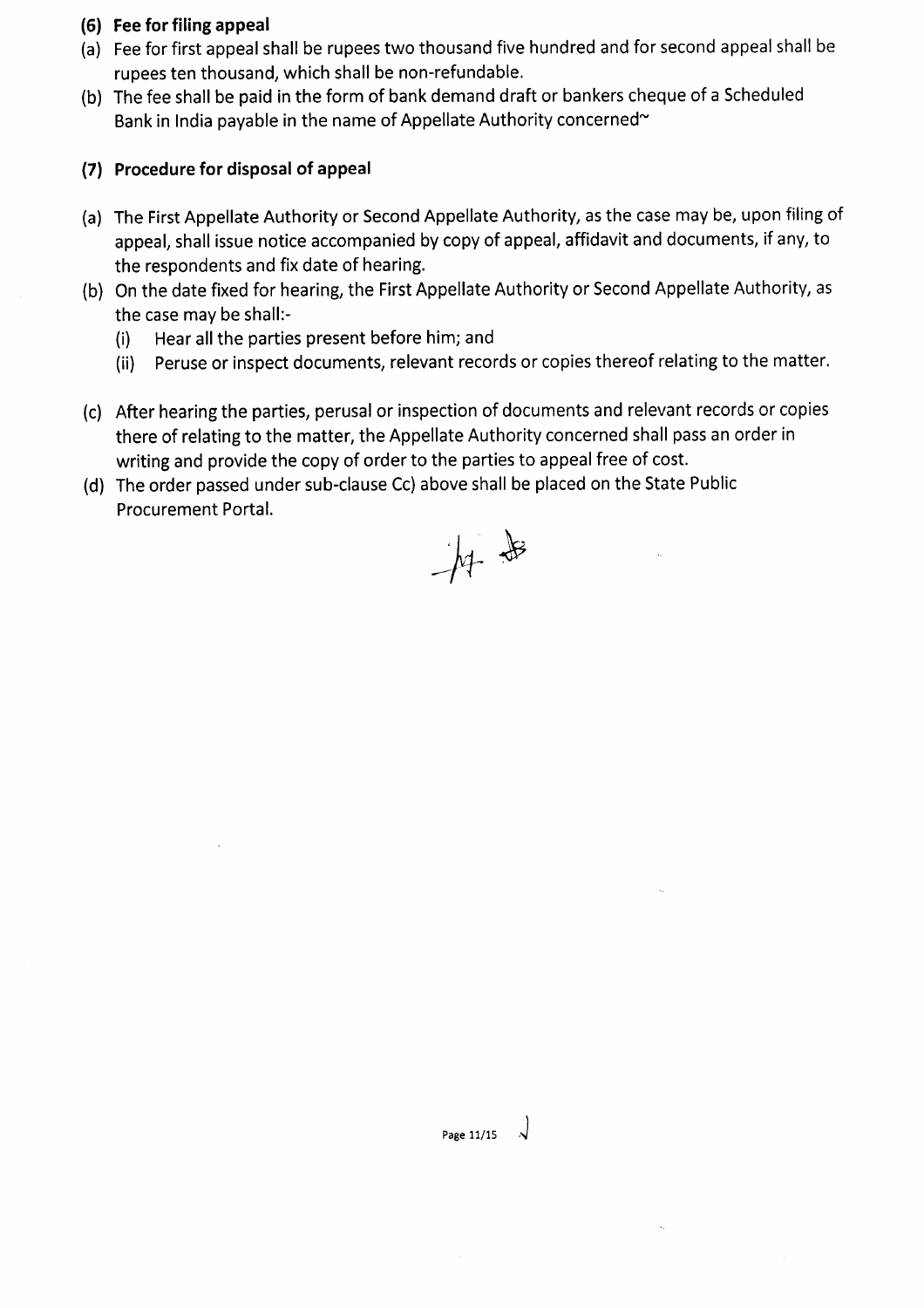# **Annexure 0: Additional Conditions of Contract**

### **1. Correction of arithmetical errors**

Provided that a Financial Bid is substantially responsive, the Procuring Entity will correct arithmetical errors during evaluation of Financial Bids on the following basis:

- i. If there is a discrepancy between the unit price and the total price that is obtained by multiplying the unit price and quantity, the unit price shall prevail and the total price shall be corrected, unless in the opinion of the Procuring Entity is an obvious misplacement of the decimal point in the unit price, in which case the total price as quoted shall govern and the unit price shall be corrected;
- ii. If there is an error in a total corresponding to the addition or subtraction of subtotals, the subtotals shall prevail and the total shall be corrected; and
- iii. If there is a discrepancy between words and figures, the amount in words shall prevail, unless the amount in figures shall prevail subject to i) and (ii) above.

If the Bidder that submitted the lowest evaluated Bid does not accept the correction of errors, its Bid shall be disqualified and its Bid Security shall be forfeited or its Bid Securing Declaration shall be executed.

### **2. Procuring Entity's Right to Vary Quantities**

- (i) At the time of award of contract the quantity of Goods, works or services originally specified in the Bidding Document may be increased or decreased by a specified percentage, but such increase or decrease shall not exceed twenty percent, of the quantity specified in the Bidding Document. It shall be without any change in the unit prices or other terms and conditions of the Bid and the conditions of contract.
- (ii) If the Procuring Entity does not procure any subject any subject matter of procurement or procures less than the quantity specified in the Bidding Document due to change in circumstances, the Bidder shall not be entitled for any claim or compensation except otherwise provided in the Conditions of contract.
- (iii) In case of procurement of Goods or services, additional quantity may be procured by placing a repeat order on the rates and conditions of the original order. However, the additional quantity shall not be more than 25% of the value of Goods of the original contract and shall be within one month from the date of expiry of last supply. If the Supplier fails to do so, the Procuring Entity shall be free to arrange for the balance supply by limited Bidding or otherwise and the extra cost incurred shall be recovered from the Supplier.
- **3. Dividing quantities among more than one Bidder at the time of award (In** case **of procurement of Goods)**

As a general rule all the quantities of the subject matter of procurement shall be procured from the Bidder, whose Bid is accepted. However when it is considered that the quantity of the subject matter of procurement to be procured is very large and it may not be in the capacity of the Bidder whose Bid is accepted, to deliver the entire quantity or when it is considered that the subject matter of Procurement to be procured is of critical and vital nature, in such cases, the quantity may be divided between the Bidder, whose Bid is Accepted and the second lowest Bidder or even more Bidders in that order, in a fair, transparent and equitable manner at the rates of the Bidder, whose Bid is accepted.

Page 12/15<br>*i*<sub>d</sub>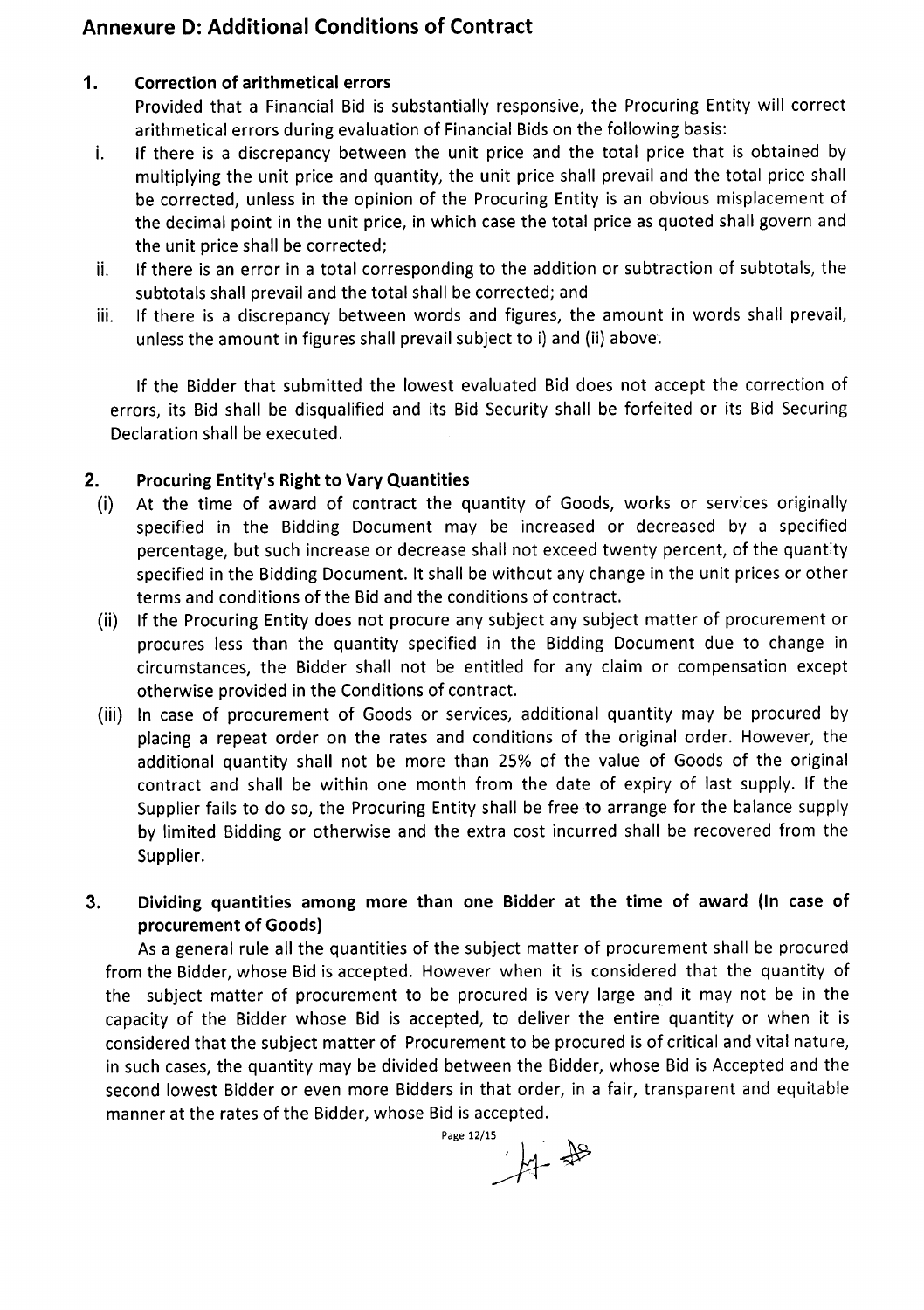### FORM No.1

{See rule 83}

Memorandum of Appeal under the Rajasthan Transparency in Public Procurement

Act, 2012

--- -- -----

Appeal No ............... of ...............

Before the (First/Second Appellate Authority)

- 1. Particulars of appellant:
	- (i) Name of the appellant
	- (ii) Official address, if any:
	- (iii) Residential address:

## 2. Name and address of the respondent(s):

- (i)
- (ii)
- (iii)
- 3. Number and date of the order appealed against and name and designation of the officer / authority who passed the order (enclose copy), or a statement of a decision, action or omission of the Procuring Entity in contravention to the provisions of the Act by which the appellant is aggrieved:
- 4. If the Appellant proposes to be represented By a representative, the name and postal address Of the representative:
- 5. Number of affidavits and documents enclosed with the
- 6. Grounds of appeal: . ............................................................................................................................................................. ........, . (Supported by an affidavit).
- 7. Prayer: . ••••••••••••••••••••••••,•••••••••••••••••••••••••••••••••••••••••••••••••••••••••••••••••••••••••••••••••••••••••••••••••••••••••••1'••••••••••••••••••••••• ................................................................................................................ , , , , .

| Date                  |
|-----------------------|
| Appellant's Signature |

 $hr^{*}$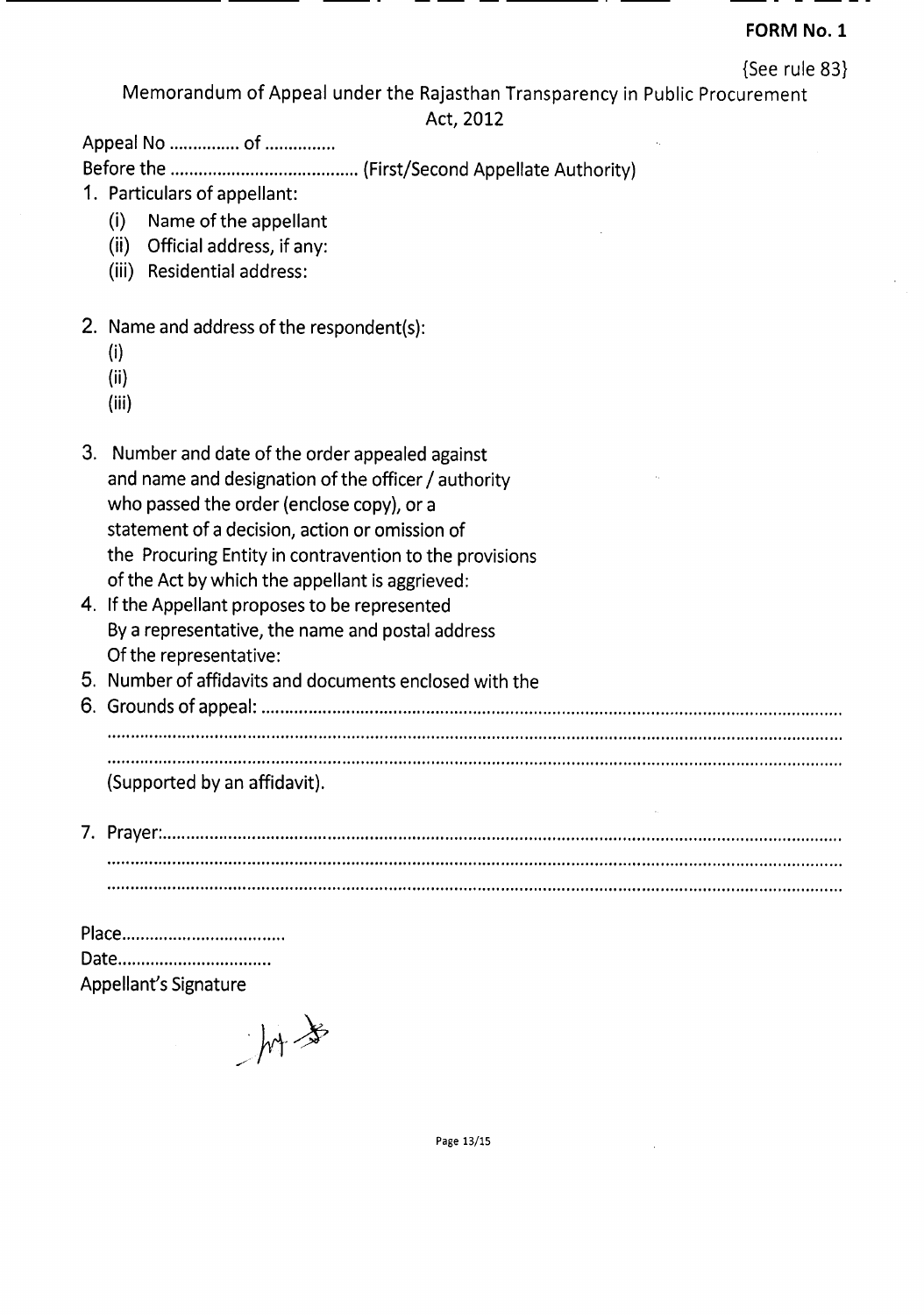# **REALTIME GROSSSmLEMENT (RTGS)/ NATIONAL ELECTRONIC FUNDS TRANSFER (NEFT)**

From: M/s ..

The Sr. Accounts Officer (LD), RVPN, Heerapura, Jaipur

Sub: - RTGS/NEFT payments.

We are remittance of our payment using RBI's RTGS/NEFT. Our payment may be made through the above system to our under noted account at our cost:-

| Name of city                 |                          |
|------------------------------|--------------------------|
| Bank code No.                |                          |
| Branch code No.              |                          |
| Bank's Name                  |                          |
| <b>Branch Address</b>        |                          |
| Branch Telephone No./FAX No. |                          |
| Bidder's Account No.         |                          |
| <b>Type of Account</b>       |                          |
| <b>IFSC code for NEFT</b>    | $\mathbf{v}_\mathrm{in}$ |
| <b>IFSC code for RTGS</b>    |                          |
| Bidder's Name as per Account |                          |
| Telephone No. of Bidder      |                          |
| Bidder's E-mail ID           |                          |

Confirmed by Banker Signature of Bidder with stamp & Address

 $M = \frac{1}{2}$ 

Page 14/15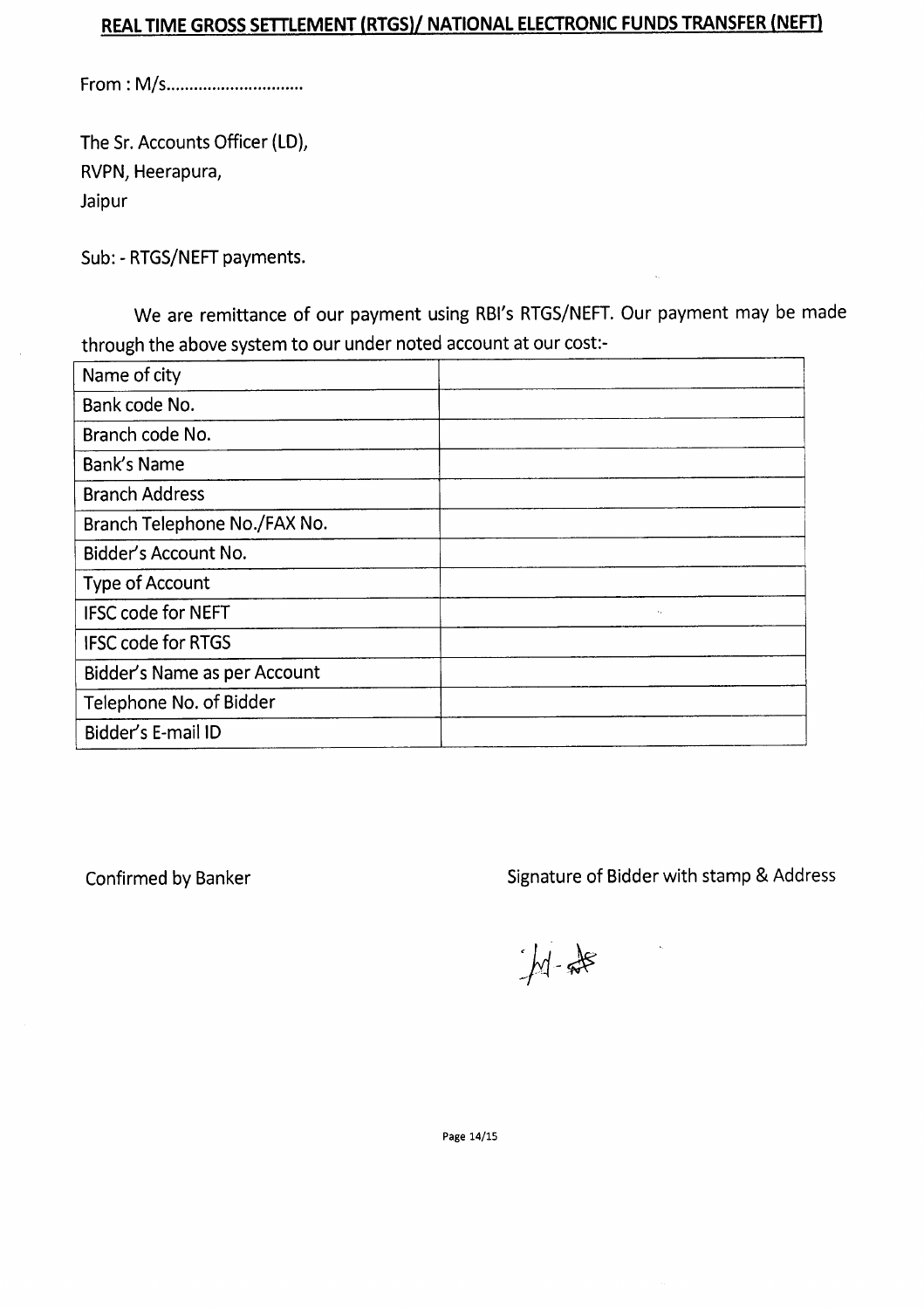#### Form of BID Securing Declaration

(Under rule 42 of RTPP Rules 2013 as amended on 18.12.2020) On Rupees 50/- Judicial Stamp +30% surcharge (Purchases from Rajasthan State Government) or enclose e-GRAS challan as per ITB.

Date: Bid No.: Alternative No.:

To,

We, the undersigned, declare that:

We understand that, according to your conditions, bids must be supported by a Bid-Securing Declaration. We accept that we are required to pay the bid security amount specified in the terms and conditions of Bid, in the following cases namely;-

- (a) When the withdraw or modify our bid after opening of Bids;
- (b) When we do not execute the agreement, if any, after placement of supply/work order within the specified period;
- (c) When we fail to commence the supply of the goods or service or execute work as per supply/work order within the time specified;
- (d) When we do not deposit the performance security within specified period after the supply/work order is placed; and
- (e) If we breach any provision of code of integrity prescribed for bidding specified in the Act and Chapter VI of these rules.

In addition to above, the State Government shall debar us from participating in any procurement process undertaken for a period not exceeding three years in casewhere the entire bid security or any part thereof is required to be forfeited by procuring entity.

We understand this Bid Securing Declaration shall expire if:-

- (i) We are not the successful Bidder;
- (ii) The execution of agreement for procurement and performance security is furnished by us in case we are successful bidder;
- (iii) Thirty days after the expiration of our Bid.
- (iv) The cancellation of the procurement process; or
- (v) The withdrawal of bid prior to the deadline for presenting bids, unless the bidding documents stipulate that no such withdrawal is permitted.

Signature and seal of Bidder Name: In the capacity of: Duly authorized to Sign the BID for and on behalf of: Date on day of Corporate Seal .

[Note: In caseof aJoint Venture, the Bid Securing Declaration must be in the name of all partners to the Joint Venture that submits the bid.]

jut- de

Page 15/15